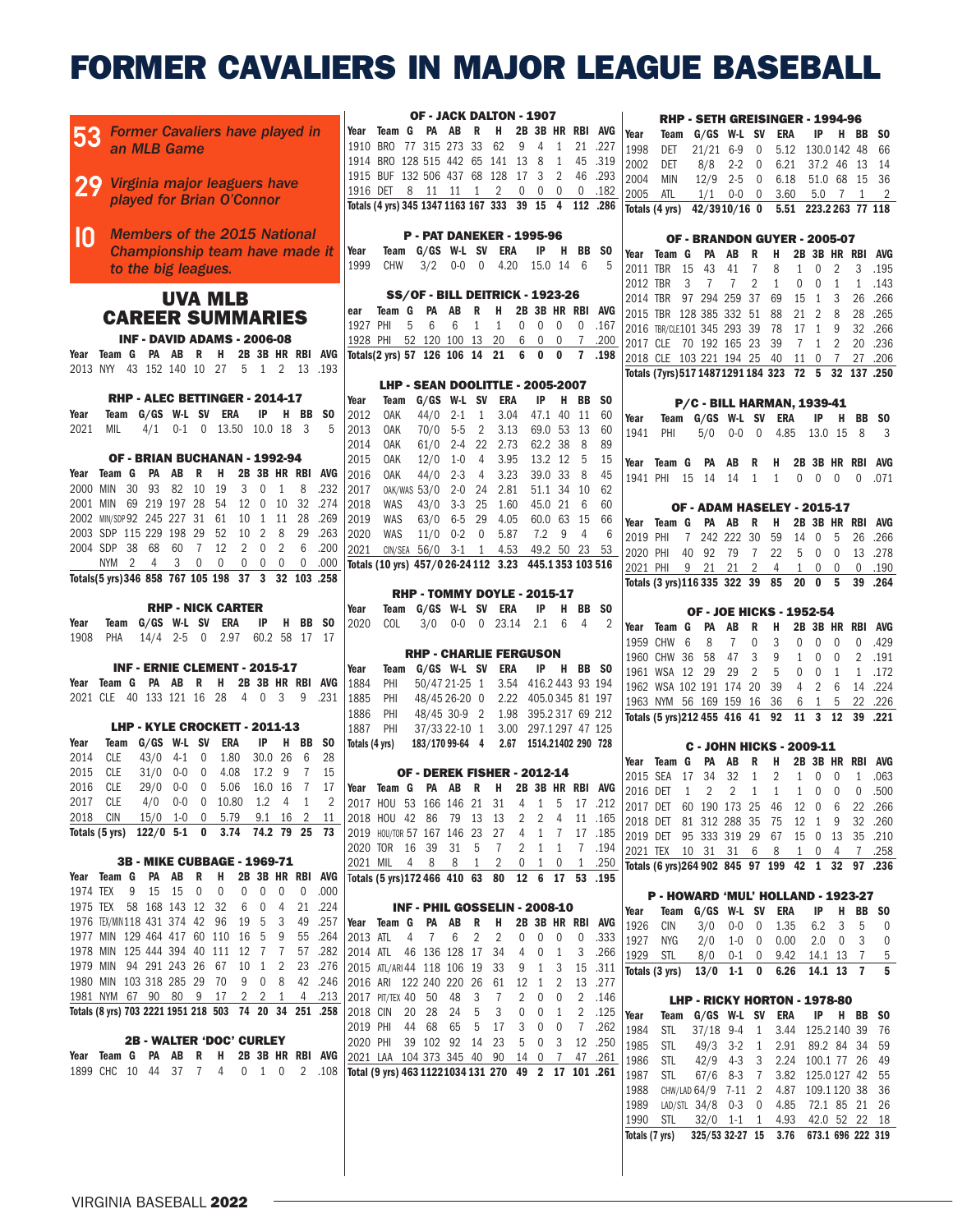# FORMER CAVALIERS IN MAJOR LEAGUE BASEBALL

|                |                                                                                                |                       |                 |                 | LHP - DANNY HULTZEN - 2009-11         |                    |                |                |                   |                                    |                                                                                   |       |                                        |                         |              |                |                              |                |                |                               |
|----------------|------------------------------------------------------------------------------------------------|-----------------------|-----------------|-----------------|---------------------------------------|--------------------|----------------|----------------|-------------------|------------------------------------|-----------------------------------------------------------------------------------|-------|----------------------------------------|-------------------------|--------------|----------------|------------------------------|----------------|----------------|-------------------------------|
| Year           |                                                                                                | Team G/GS W-L SV ERA  |                 |                 |                                       | IP                 |                |                |                   | H BB SO Year Team G/GS W-L SV ERA  |                                                                                   |       | <b>LHP - DANIEL LYNCH - 2016-18</b>    |                         |              |                | IP                           |                |                | H BB SO                       |
| 2019           | <b>CHC</b>                                                                                     |                       | $6/0$ 0-0 0     |                 | 0.00                                  | 3.1                |                |                | $4\quad 2\quad 5$ |                                    | 2021 KCR                                                                          |       | 15/15 4-6 0 5.69                       |                         |              |                |                              |                |                | 68.0 80 31 55                 |
|                |                                                                                                |                       |                 |                 | <b>LHP - DOUG JOHNS - 1987-90</b>     |                    |                |                |                   |                                    |                                                                                   |       | <b>RHP - BOB MALLOY - 1983-86</b>      |                         |              |                |                              |                |                |                               |
| Year           | Team                                                                                           |                       |                 |                 | G/GS W-L SV ERA                       | IP                 |                |                | H BB SO           | Year                               |                                                                                   |       | Team G/GS W-L SV ERA                   |                         |              |                | IP                           |                |                | H BB SO                       |
| 1995           | <b>OAK</b>                                                                                     | $11/9$ 5-3 0          |                 |                 | 4.61 54.2 44 26                       |                    |                |                | 25                |                                    | 1987 TEX                                                                          | 2/2   | $0 - 0$ 0                              |                         | 6.55         |                | 11.0 13                      |                | $\overline{3}$ | 8                             |
| 1996           | 0AK                                                                                            |                       |                 |                 | 40/23 6-12 1 5.98 158.0187 69 71      |                    |                |                |                   | 1990                               |                                                                                   |       | MON 1/0 0-0 0                          |                         | 0.00         |                |                              |                |                | $2.0 \quad 1 \quad 1 \quad 1$ |
| 1998           | BAL                                                                                            |                       |                 |                 | 31/10 3-3 1 4.57 86.2 108 32 34       |                    |                |                |                   |                                    | Totals (2 yrs)                                                                    |       | $3/2$ 0-0 0                            |                         | 5.54         |                | 13.0 14 4                    |                |                | 9                             |
| 1999           |                                                                                                |                       |                 |                 | BAL 32/5 6-4 0 4.47 86.2 81 25 50     |                    |                |                |                   |                                    |                                                                                   |       |                                        |                         |              |                |                              |                |                |                               |
|                | Totals (4 yrs) 114/47 20-22 2 5.13                                                             |                       |                 |                 |                                       | 386.0 420 152 180  |                |                |                   |                                    |                                                                                   |       | OF - JAKE MCCARTHY - 2016-18           |                         |              |                |                              |                |                |                               |
|                |                                                                                                |                       |                 |                 |                                       |                    |                |                |                   |                                    | Year Team G PA AB                                                                 |       |                                        | $\overline{R}$          | н            |                |                              |                |                | 2B 3B HR RBI AVG              |
|                |                                                                                                |                       |                 |                 | RHP - BRANDEN KLINE - 2010-12         |                    |                |                |                   |                                    | 2021 ARI 4 11                                                                     |       | 10                                     | $\mathbf{1}$            | 3            | $\mathbf{0}$   |                              | $1 \quad 0$    |                | 1 .300                        |
| Year           |                                                                                                | Team G/GS W-L SV ERA  |                 |                 |                                       | $\mathsf{IP}$      |                |                | H BB SO           |                                    |                                                                                   |       |                                        |                         |              |                |                              |                |                |                               |
| 2019           | BAL                                                                                            | $34/0$ 1-4 0          |                 |                 |                                       | 5.93 41.0 44 19 34 |                |                |                   |                                    |                                                                                   |       | OF JOE MCCARTHY - 2013-15              |                         |              |                |                              |                |                |                               |
| 2020           | BAL                                                                                            |                       |                 |                 | 3/0 0-0 0 1.80 5.0 2 3 7              |                    |                |                |                   | Year Team G PA AB                  |                                                                                   |       |                                        | $\overline{\mathbf{R}}$ | н            |                |                              |                |                | 2B 3B HR RBI AVG              |
|                | Totals (2 yrs) 37/0 1-4 0 5.48                                                                 |                       |                 |                 |                                       | 46.0 46 22 41      |                |                |                   | 2021 SFG 4 10 10                   |                                                                                   |       |                                        | $\mathbf 0$             | 0            | $\overline{0}$ | $\mathbf 0$                  | $\overline{0}$ | $\mathbf{0}$   | .000                          |
|                |                                                                                                |                       |                 |                 | <b>1B - JOE KOSHANSKY - 2001-04</b>   |                    |                |                |                   |                                    |                                                                                   |       | <b>IF - DOUG NEFF - 1912-14</b>        |                         |              |                |                              |                |                |                               |
|                | Year Team G                                                                                    | <b>PA AB</b>          |                 | $\overline{R}$  | H                                     |                    |                |                |                   | 2B 3B HR RBI AVG Year Team G PA AB |                                                                                   |       |                                        | $\overline{R}$          | H            |                |                              |                |                | 2B 3B HR RBI AVG              |
|                | 2007 COL 17 15                                                                                 |                       | 12              | $\overline{0}$  | $\mathbf{1}$                          | 1 0 0              |                | $\overline{2}$ | .083              |                                    | 1914 WSH 3                                                                        | 2     | $\overline{2}$                         | $\mathbf 0$             | 0            | 0              | $\mathbf 0$                  | $\overline{0}$ | $\Omega$       | .000                          |
|                | 2008 COL 18 40                                                                                 |                       | 38              | 5               | 8 <sup>8</sup>                        | 3 0 3              |                |                | 8 .211            |                                    | 1915 WSH 30 70 60                                                                 |       |                                        | 1                       | 10           | $\mathbf{1}$   | 0                            | 0              | 4              | .167                          |
|                | Totals $(2 \text{ yrs})35$ 55                                                                  |                       | 50 <sub>5</sub> |                 | 9                                     | $\overline{4}$     | 0 <sup>3</sup> |                | 10 .180           | Totals (2 yrs) 33 72               |                                                                                   |       | 62                                     | $\mathbf 1$             | 10           | $\mathbf{1}$   | $\mathbf{0}$                 | $\bf{0}$       | 4              | .161                          |
|                |                                                                                                |                       |                 |                 | <b>RHP - FRANK LANKFORD - 1990-93</b> |                    |                |                |                   |                                    |                                                                                   |       | OF - JARRETT PARKER - 2008-10          |                         |              |                |                              |                |                |                               |
| Year           |                                                                                                | Team G/GS W-L SV ERA  |                 |                 |                                       | IP                 |                |                | H BB SO           | Year Team G PA AB                  |                                                                                   |       |                                        | $\overline{R}$          | н            |                |                              |                |                | 2B 3B HR RBI AVG              |
| 1998           | LAD                                                                                            |                       |                 |                 | 12/0 0-2 1 5.95                       | 19.2 23 7 7        |                |                |                   |                                    | 2015 SFG 21 54 49 11                                                              |       |                                        |                         | 17           |                | $2\quad 0$                   | 6              |                | 14.347                        |
|                |                                                                                                |                       |                 |                 |                                       |                    |                |                |                   |                                    | 2016 SFG 63 151 127 22                                                            |       |                                        |                         | 30           | 3              | $\mathbf{1}$                 | 5              |                | 14 .236                       |
|                |                                                                                                |                       |                 |                 | RHP - ARTIE LEWICKI - 2011-14         |                    |                |                |                   |                                    | 2017 SFG 51 177 166 14 41                                                         |       |                                        |                         |              |                | 12 2                         | $\overline{4}$ |                | 23 .247                       |
| Year           | Team                                                                                           |                       |                 |                 | G/GS W-L SV ERA IP                    |                    |                |                | H BB SO           |                                    | 2019 LAA 5 15 12 1 0                                                              |       |                                        |                         |              | $\overline{0}$ | $0\quad 0$                   |                |                | 0 .000                        |
| 2017           | DET                                                                                            | 4/1                   | $0 - 1$         | $\overline{0}$  | 6.10                                  | 10.1 19            |                | $\overline{4}$ | - 6               |                                    | Totals (4 yrs) 40 397 354 48 88                                                   |       |                                        |                         |              |                |                              |                |                | 17 3 15 51 .249               |
| 2018           | DET                                                                                            | $13/3$ 0-2            |                 | $\mathbf 0$     | 4.89                                  | 38.2 48 14         |                |                | 30                |                                    |                                                                                   |       |                                        |                         |              |                |                              |                |                |                               |
| 2020           | ARI                                                                                            | 2/0                   |                 |                 | 0-0 0 5.40 3.1 7 1 5                  |                    |                |                |                   |                                    | INF/DH - MARK REYNOLDS - 2002-04                                                  |       |                                        |                         |              |                |                              |                |                |                               |
| Totals (3 yrs) |                                                                                                | 19/4                  | $0-3$ 0         |                 | 5.16                                  | 52.1 74 19         |                |                | 41                |                                    | Year Team G PA AB R                                                               |       |                                        |                         | H.           |                |                              |                |                | 2B 3B HR RBI AVG              |
|                |                                                                                                |                       |                 |                 |                                       |                    |                |                |                   |                                    | 2007 ARI 11 414 366 62 102 20 4 17 62 .279<br>2008 ARI 152 613 539 87 129 28 3 28 |       |                                        |                         |              |                |                              |                |                | 97.239                        |
|                |                                                                                                |                       |                 |                 |                                       |                    |                |                |                   |                                    | 2009 ARI 155 662 578 98 150 30                                                    |       |                                        |                         |              |                | 1                            |                |                | 44 102 .260                   |
|                |                                                                                                |                       |                 |                 |                                       |                    |                |                |                   |                                    | 2010 ARI 145 596 499 79 99                                                        |       |                                        |                         |              |                | 17 2 32                      |                |                | 85 .198                       |
|                |                                                                                                |                       |                 |                 |                                       |                    |                |                |                   |                                    | 2011 BAL 155 620 534 84 118 27                                                    |       |                                        |                         |              |                | 1 37                         |                |                | 86 .221                       |
|                |                                                                                                |                       |                 | <b>UNAN FIN</b> |                                       |                    |                |                |                   |                                    | 2012 BAL 135 538 457 65 101 26                                                    |       |                                        |                         |              |                | $\overline{0}$               | 23             |                | 69 .221                       |
|                |                                                                                                |                       |                 |                 |                                       |                    |                |                |                   |                                    | 2013 CLE/NY135 504 445 55                                                         |       |                                        |                         | 98           |                | 14 0 21                      |                |                | 67.220                        |
|                |                                                                                                |                       |                 |                 |                                       |                    |                |                |                   |                                    | 2014 MIL 130 433 378 47                                                           |       |                                        |                         | 74           | 9              | 0                            | 22             |                | 45 .196                       |
|                |                                                                                                |                       |                 |                 |                                       |                    |                |                |                   |                                    | 2015 STL 140 432 382 35                                                           |       |                                        |                         | 88           | 21             | 2                            | 13             |                | 48 .230                       |
|                |                                                                                                |                       |                 |                 |                                       |                    |                |                |                   |                                    | 2016 COL 118 441 393 61 111 24                                                    |       |                                        |                         |              |                | $\mathbf 0$                  | 14             |                | 53 .282                       |
|                |                                                                                                |                       |                 |                 |                                       |                    |                |                |                   |                                    | 2017 COL 148 593 520 82 139 22                                                    |       |                                        |                         |              |                | 1 30                         |                |                | 97 .267                       |
|                |                                                                                                |                       |                 |                 |                                       |                    |                |                |                   |                                    | 2018 WSN 86 235 206 26 51                                                         |       |                                        |                         |              |                |                              |                |                | 8 0 13 40 .248                |
|                | Javier Lopez pitched for 14 seasons for five<br>ent teams. He won World Series with the Giants |                       |                 |                 |                                       |                    |                |                |                   |                                    | 2019 COL 78 162 135 13 23 7 0 4 20 .170                                           |       |                                        |                         |              |                |                              |                |                |                               |
|                | (2010, 2012, 2014) and the Red Sox (2007).                                                     |                       |                 |                 |                                       |                    |                |                |                   |                                    | Totals (13 yrs)                                                                   |       | 1688 6243 5432 794 1283 253 14 298 871 |                         |              |                |                              |                |                | .236                          |
|                |                                                                                                |                       |                 |                 |                                       |                    |                |                |                   |                                    |                                                                                   |       | LHP - EPPA RIXEY - 1917--19            |                         |              |                |                              |                |                |                               |
|                |                                                                                                |                       |                 |                 | LHP - JAVIER LOPEZ - 1996-98          |                    |                |                |                   | Year                               | Team                                                                              | G/GS  | W-L                                    | <b>SV</b>               | ERA          |                | IP                           | H              | BB             | SO                            |
| Year<br>2003   | Team<br>COL                                                                                    | $G/GS$ W-L SV<br>75/0 | $4 - 1$         | $\mathbf{1}$    | ERA<br>3.70                           | IP<br>58.1 58      | H.             | BB<br>12       | SO.<br>40         | 1912<br>1913                       | PHI<br>PHI                                                                        | 35/19 | 23/20 10-10 0<br>$9-5$                 | 2                       | 2.50<br>3.12 |                | 162.0 147 54<br>155.2 148    |                | 56             | 59<br>75                      |
| 2004           | COL                                                                                            | 64/0                  | $1-2$           | 0               | 7.52                                  | 40.2 45 26         |                |                | 20                | 1914                               | PHI                                                                               |       | 24/15 2-11                             | 0                       | 4.37         |                | 103.0 124 45                 |                |                |                               |
| 2005           | COL/ARI                                                                                        | 32/0                  | $1 - 1$         | 2               | 11.02                                 | 16.1 26            |                | 11             | 12                | 1915                               | PHI                                                                               |       | 29/22 11-12                            | 1                       | 2.39         |                | 176.2 163 64                 |                |                | 41<br>88                      |
| 2006           | <b>BOS</b>                                                                                     | 27/0                  | $1 - 0$         | 1               | 2.70                                  | 16.2 13            |                | 10             | 11                | 1916                               | PHI                                                                               |       | 38/33 22-10 0                          |                         | 1.85         |                | 287.0 239 74                 |                |                | 134                           |
| 2007           | <b>BOS</b>                                                                                     | 61/0                  | $2 - 1$         | 0               | 3.10                                  | 40.2 36 18         |                |                | 26                | 1917                               | PHI                                                                               |       | 39/36 16-21                            | -1                      | 2.27         |                | 281.1 249                    |                | 67             | 121                           |
| 2008           | <b>BOS</b>                                                                                     | 70/0                  | $2 - 0$         | 0               | 2.43                                  | 59.1 53 27         |                |                | 38                | 1919                               | PHI                                                                               |       | 23/18 6-12                             | 0                       | 3.97         |                | 154.0 160                    |                | 50             | 63                            |
| 2009           | <b>BOS</b>                                                                                     | 14/0                  | $0 - 2$         | 0               | 9.26                                  | 11.2 20            |                | 9              | 5                 | 1920                               | PHI                                                                               |       | 41/34 11-12                            | $\overline{2}$          | 3.48         |                | 284.1 288                    |                | 69             | 109                           |
| 2010           | PIT/SFG                                                                                        | 77/0                  | $4-2$           | 0               | 2.34                                  | 57.2 50            |                | 20             | 38                | 1921                               | <b>CIN</b>                                                                        |       | 40/37 19-18                            | 1                       | 2.78         |                | 301.0 324 66                 |                |                | 76                            |
| 2011           | SFG                                                                                            | 70/0                  | $5 - 2$         | 1               | 2.72                                  | 53.0 42 26         |                |                | 40                | 1922                               | <b>CIN</b>                                                                        |       | 40/38 25-13 0                          |                         | 3.53         |                | 313.1 337 45                 |                |                | 80                            |
| 2012           | <b>SFG</b>                                                                                     | 70/0                  | $3-0$           | 7               | 2.50                                  | 36.0 37 14         |                |                | 28                | 1923                               | CIN                                                                               |       | 42/37 20-15                            | -1                      | 2.80         |                | 309.0 334 65                 |                |                | 97                            |
| 2013           | SFG                                                                                            | 69/0                  | $4-2$           | 1               | 1.83                                  | 39.1 30 12         |                |                | 37                | 1924                               | <b>CIN</b>                                                                        |       | 35/29 15-14                            | -1                      | 2.76         |                | 238.1 219 47                 |                |                | 57                            |
| 2014           | <b>SFG</b>                                                                                     | 65/0                  | $1 - 1$         | 0               | 3.11                                  | 37.2 31            |                | 19             | 22                | 1925                               | CIN                                                                               |       | 39/36 21-11                            | -1                      | 2.88         |                | 287.1 302 47                 |                |                | 69                            |
| 2015           | <b>SFG</b>                                                                                     | 77/0                  | $1 - 0$         | 0               | 1.60                                  | 39.1 19 16         |                |                | 26                | 1926                               | CIN                                                                               |       | 37/29 14-8                             | 0                       | 3.40         |                | 233.0 231 58                 |                |                | 61                            |
| 2016           | <b>SFG</b>                                                                                     | 68/0                  | 1-3             | 1               | 4.05                                  | 26.2 24 15         |                |                | 15                | 1927                               | <b>CIN</b>                                                                        |       | 34/29 12-10                            | -1                      | 3.48         |                | 219.2 240 43                 |                |                | 42                            |
|                | Totals (14 yrs)                                                                                | 839/0 30-17 14        |                 |                 | 3.48                                  | 533.1 484 235 358  |                |                |                   | 1928<br>1929                       | CIN<br><b>CIN</b>                                                                 |       | 43/37 19-18<br>35/24 10-13             | $\overline{2}$<br>1     | 3.43<br>4.16 |                | 291.1 317 67<br>201.0 235 60 |                |                | 58<br>37                      |
|                |                                                                                                |                       |                 |                 |                                       |                    |                |                |                   | 1930                               | CIN                                                                               |       | 32/21 9-13                             | 0                       | 5.10         |                | 164.0 207 47                 |                |                | 37                            |
|                |                                                                                                |                       |                 |                 |                                       |                    |                |                |                   | 1931                               | CIN                                                                               | 22/17 | $4 - 7$                                | 0                       | 3.91         |                | 126.2 143 30                 |                |                | 22                            |
|                |                                                                                                |                       |                 |                 |                                       |                    |                |                |                   | 1932                               | CIN                                                                               | 25/11 | $5-5$                                  | 0                       | 2.66         |                | 111.2 108 16                 |                |                | 14                            |
|                |                                                                                                |                       |                 |                 |                                       |                    |                |                |                   | 1933                               | CIN                                                                               | 16/12 | $6 - 3$                                | 0                       | 3.15         |                | 94.1 118 12                  |                |                | 10                            |
|                |                                                                                                |                       |                 |                 |                                       |                    |                |                |                   | Totals (21 yrs)                    |                                                                                   |       | 692/554266-251 14                      |                         | 4494.2       |                |                              |                |                | 4633 1986 10821350            |



Former Cavalier Eppa Rixey is the only ACC player in the Baseball Hall of Fame.

| <b>INF - MEL ROACH - 1952-53</b> |                                        |    |             |               |              |                |                |              |                |                |      |
|----------------------------------|----------------------------------------|----|-------------|---------------|--------------|----------------|----------------|--------------|----------------|----------------|------|
|                                  | Year Team                              | G  | PA          | AB            | R            | н              |                |              |                | 2B 3B HR RBI   | AVG  |
| 1953 MLN                         |                                        |    | 5 2         | 2             | 1            | 0              | 0              | 0            | $\Omega$       | 0              | .000 |
|                                  | 1954 MLN 3 4                           |    |             | 4             | $\mathbf{0}$ | $\theta$       | 0              | 0            | $\Omega$       | 0              | .000 |
| 1957 MLN                         |                                        | 7  | $7^{\circ}$ | 6             | $\mathbf{1}$ | $\mathbf{1}$   | $\Omega$       | 0            | 0              | 0              | .000 |
| 1958 MLN                         |                                        |    |             | 44 147 136 14 |              | 42             | $\overline{7}$ | 0            | 3              | 10             | .309 |
|                                  | 1959 MLN                               | 19 |             | 33 31 1       |              | 3 <sup>1</sup> | 0              | 0            | $\Omega$       | 0              | .097 |
|                                  | 1960 MLN 8 152 140 12                  |    |             |               |              | 42             | 12             | $\mathbf{0}$ | 3              | 18             | .300 |
|                                  | 1961 MLN/CHC36 84 75 4 11              |    |             |               |              |                | 2              | 0            | -1             | $\overline{7}$ | .147 |
| 1962 PHI                         |                                        |    |             | 65 111 105 9  |              | 20             | 4              | 0            | $\Omega$       | 8              | .190 |
|                                  | Totals (8 yrs) 227 540 499 42 119 25 0 |    |             |               |              |                |                |              | $\overline{7}$ | 43             | .238 |

| LHP - ORLIN 'BUCK' ROGERS - 1933-35  |  |  |  |  |
|--------------------------------------|--|--|--|--|
| Year Team G/GS W-L SV ERA IP H BB SO |  |  |  |  |
| 1935 WSH 2/1 0-1 0 7.20 10.0 16 6 7  |  |  |  |  |

| <b>RHP - JOSH SBORZ - 2013-15</b> |                                              |  |  |  |  |  |  |  |  |  |  |
|-----------------------------------|----------------------------------------------|--|--|--|--|--|--|--|--|--|--|
|                                   | Year Team G/GS W-L SV ERA IP H BB SO         |  |  |  |  |  |  |  |  |  |  |
|                                   | 2019 LAD 7/0 0-1 0 8.00 9.0 10 4 7           |  |  |  |  |  |  |  |  |  |  |
|                                   | 2020 LAD 4/0 0-0 0 2.08 4.1 2 1 2            |  |  |  |  |  |  |  |  |  |  |
|                                   | 2021 TEX 63/0 4-3 1 3.97 59.0 52 32 69       |  |  |  |  |  |  |  |  |  |  |
|                                   | Totals (3 yrs) 74/0 4-4 1 4.35 72.1 64 37 78 |  |  |  |  |  |  |  |  |  |  |

| <b>RHP - MICHAEL SCHWIMER - 2005-08</b>      |  |                               |  |  |
|----------------------------------------------|--|-------------------------------|--|--|
| Year Team G/GS W-L SV ERA IP H BB SO         |  |                               |  |  |
| 2011 PHI 12-0 1-1 0 5.02 14.1 15 7 16        |  |                               |  |  |
| 2012 PHI                                     |  | 35-0 2-1 0 4.46 34.1 30 16 36 |  |  |
| Totals (2 yrs) 47-0 3-2 0 4.62 48.2 45 23 52 |  |                               |  |  |

#### INF/OF - PAVIN SMITH - 2015-17

Year Team G PA AB R H 2B 3B HR RBI AVG 2020 ARI 12 44 37 7 10 0 1 1 4 .270 2021 ARI 145 545 498 68 133 27 4 11 49 .267 Totals (2 yrs)157 589 535 75 143 27 5 12 53 .267

### P - ANDY SOMMERVILLE

Year Team G/GS W-L SV ERA IP H BB SO 1894 BRO 1/1 0-1 0 162.0 0.1 1 6 0

#### LHP - BENNETT SOUSA - 2015-18

Year Team G/GS W-L SV ERA IP H BB SO 2022 CHW **CHW** 

#### SS - HENRY LEE SPRATT

Year Team G PA AB R H 2B 3B HR RBI AVG 1911 BSN 62 171 154 22 37 4 4 2 13 .240 1912 BSN 27 96 89 6 23 Totals (2 yrs)89 267 243 28 60 7 6 5 25 .247